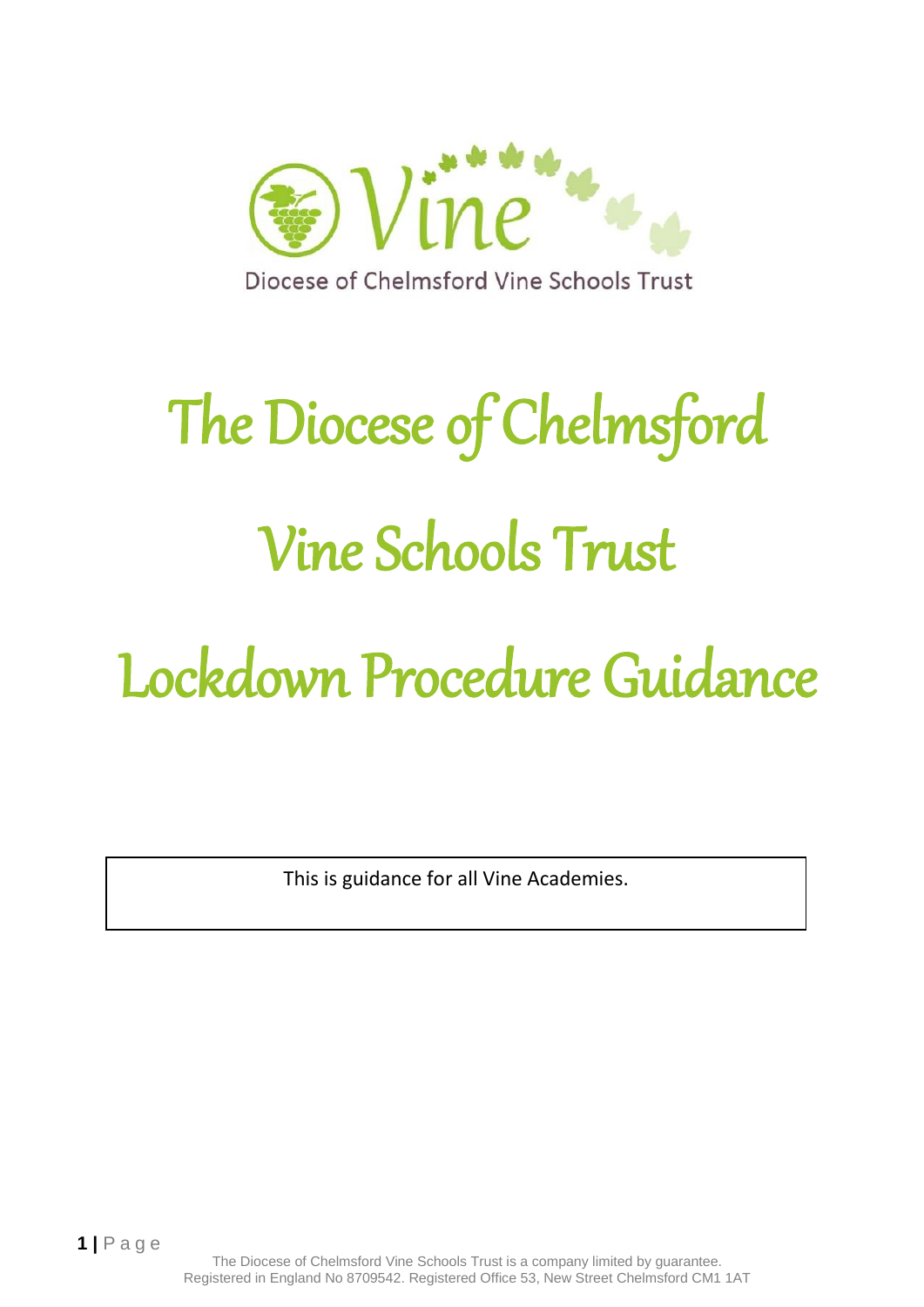| The Diocese of Chelmsford Vine Schools Trust |                        |  |
|----------------------------------------------|------------------------|--|
| Approved by:                                 | The Vine Schools Trust |  |
| Signature:                                   | Chairman               |  |
| Date:                                        | 21st September 2018    |  |

| <b>St James' CofE Primary</b>                         |                                  |  |
|-------------------------------------------------------|----------------------------------|--|
| Approved by:                                          | Local Governing Body/Local Board |  |
| Signed<br>(Chair of Local Governing Body/Local Board) | Ann Bard                         |  |
| Date:                                                 | 17 <sup>th</sup> January 2019    |  |

| Policy Reference: | S011                    |
|-------------------|-------------------------|
| Version No:       | $V1.0$ – September 2018 |
| Next review date: | Autumn 2021             |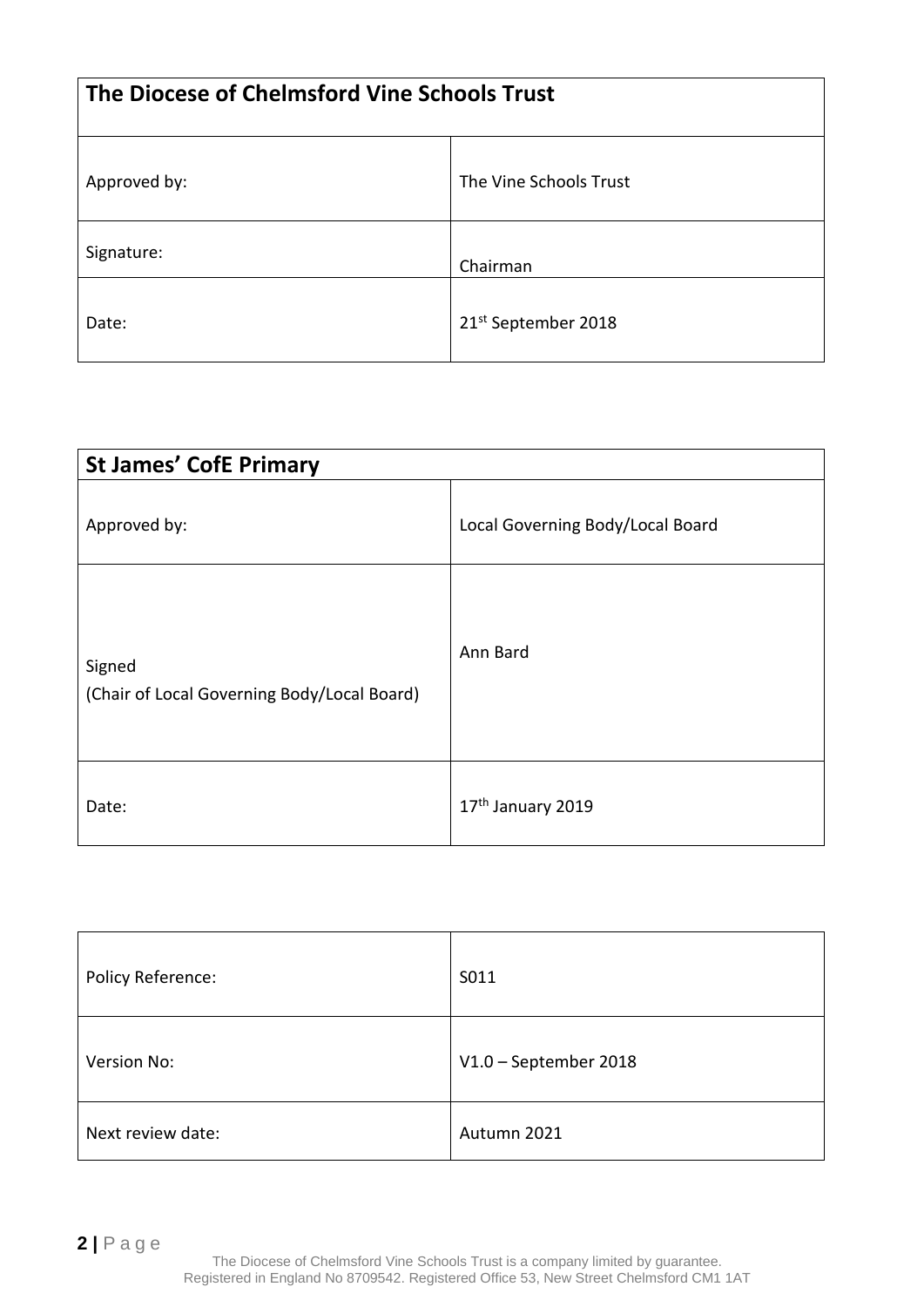### Our Vision and Values





Excellent Education

providing the highest academic standards

### **Building Christian Character**

Spiritual, intellectual, physical, creative and emotional learning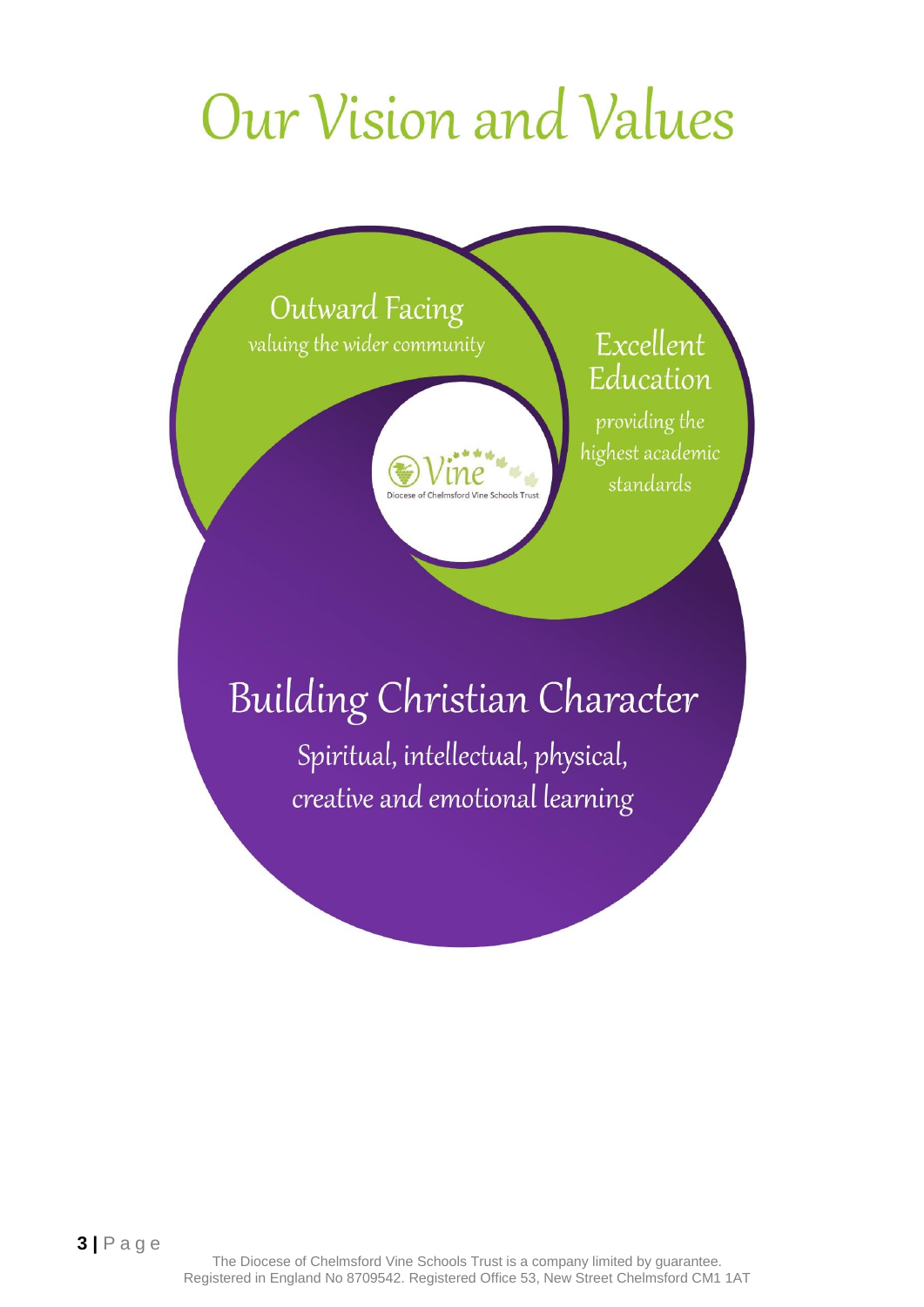#### **CONTENTS**

#### **PAGE NO:**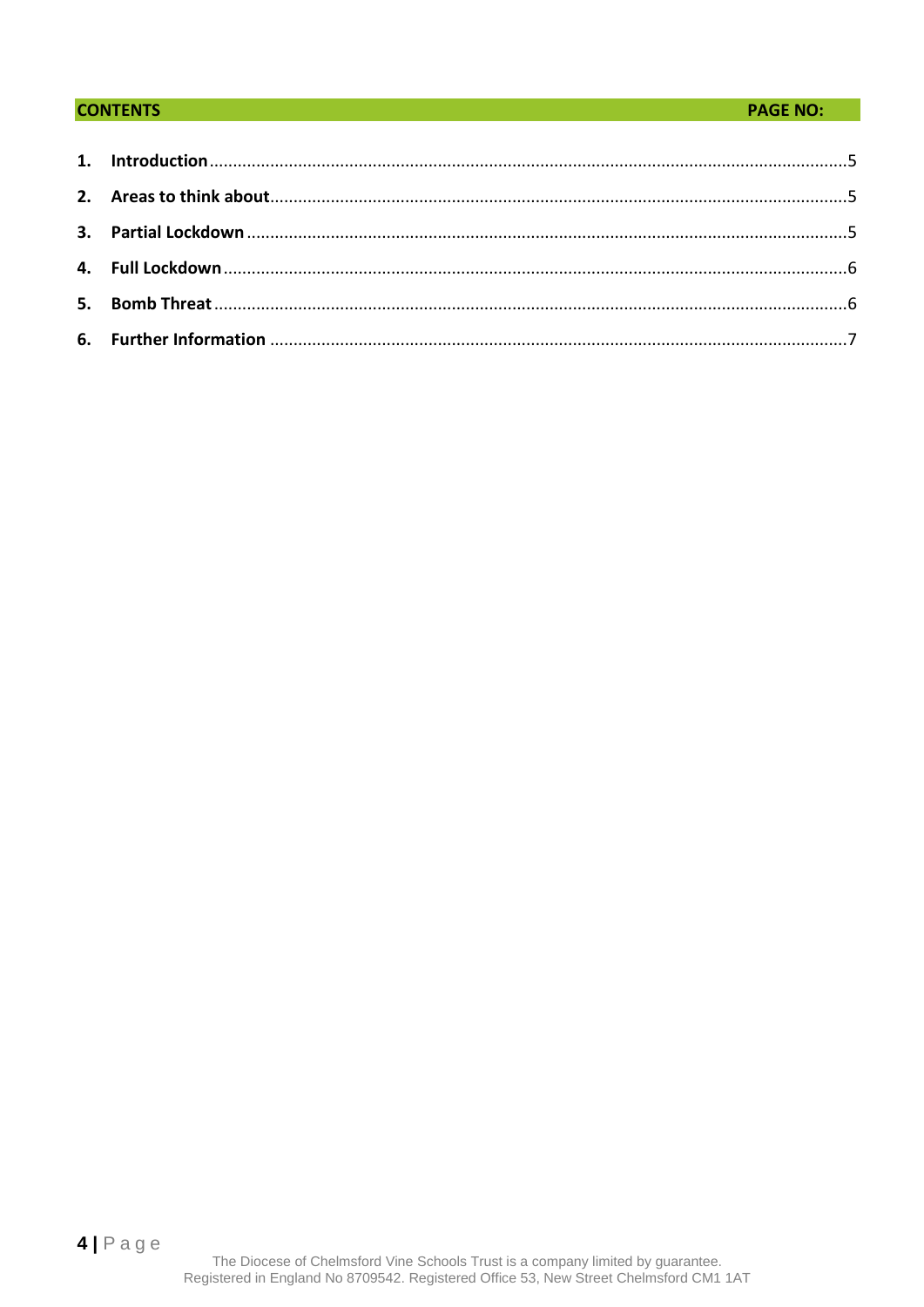#### <span id="page-4-0"></span>**1. Introduction**

- 1.1 Although it is important to be prepared and have Lockdown procedures in place, it is vital that the children's welfare is considered throughout. The procedure needs to consider which members of staff need to be informed, depending on the type of occurrence to ensure that key staff are informed without unnecessarily alarming pupils or other staff.
- 1.2 Alarming/concerning pupils when unnecessary may cause them to become scared and develop a fear of going to school.
- 1.3 Communication is a key aspect in these situations so make sure that all emergency numbers are close to hand (preferably inputted into mobile phones already). Note that any mobile phones containing staff personal contact details should be password protected to protect data in accordance with the Data Protection Act.
- 1.4 The Office team will probably be the first to hear about an emergency and pupils may be sharing on social media before management know, which may raise other concerns.

#### <span id="page-4-1"></span>**2. Areas to think about**

- 2.1 Bomb threats
- 2.2 Search planning
- 2.3 Evacuation/invacuation planning
- 2.4 Guidance for firearms and weapon attacks
- 2.5 Staff awareness and security culture
- 2.6 Preparedness
- 2.7 Physical security
- 2.8 Mail handling
- 2.9 Hostage situations

#### **2.10 ALWAYS:**

Reassure staff, students and parents Review and implement proportionate protect and prepare security planning

#### <span id="page-4-2"></span>**3. Partial Lockdown**

#### **This is a precautionary measure but puts the school in a state of readiness (whilst retaining a degree of normality), should the situation escalate.**

- 3.1 May be as a result of:
	- 3.1.1 A reported incident / civil disturbance in the local community with the potential to pose a risk to staff and pupils in the school.
	- 3.1.2 A threat received by the school, Vine, ECC, media etc.
	- 3.1.3 A warning being received regarding the risk of air pollution In the event of air pollution, air vents should be closed (where possible) as an additional precaution. Emergency Services will advise as to the best course of action in respect of the prevailing threat.

#### 3.2 Immediate Action:

- 3.2.1 Contact the Emergency Services if necessary
- 3.2.2 All outside activity to cease immediately, pupils and staff return to building. Method of communication needs to be arranged so staff members can be alerted during break times.
- 3.2.3 All staff and pupils to remain in the building with external doors and windows locked.
- 3.2.4 Depending on circumstances, free movement within the building may be permitted
- 3.3 Once all staff and pupils are safely inside, senior staff will conduct an ongoing and dynamic risk assessment based on advice from the Emergency Services, which should then be communicated to staff and pupils.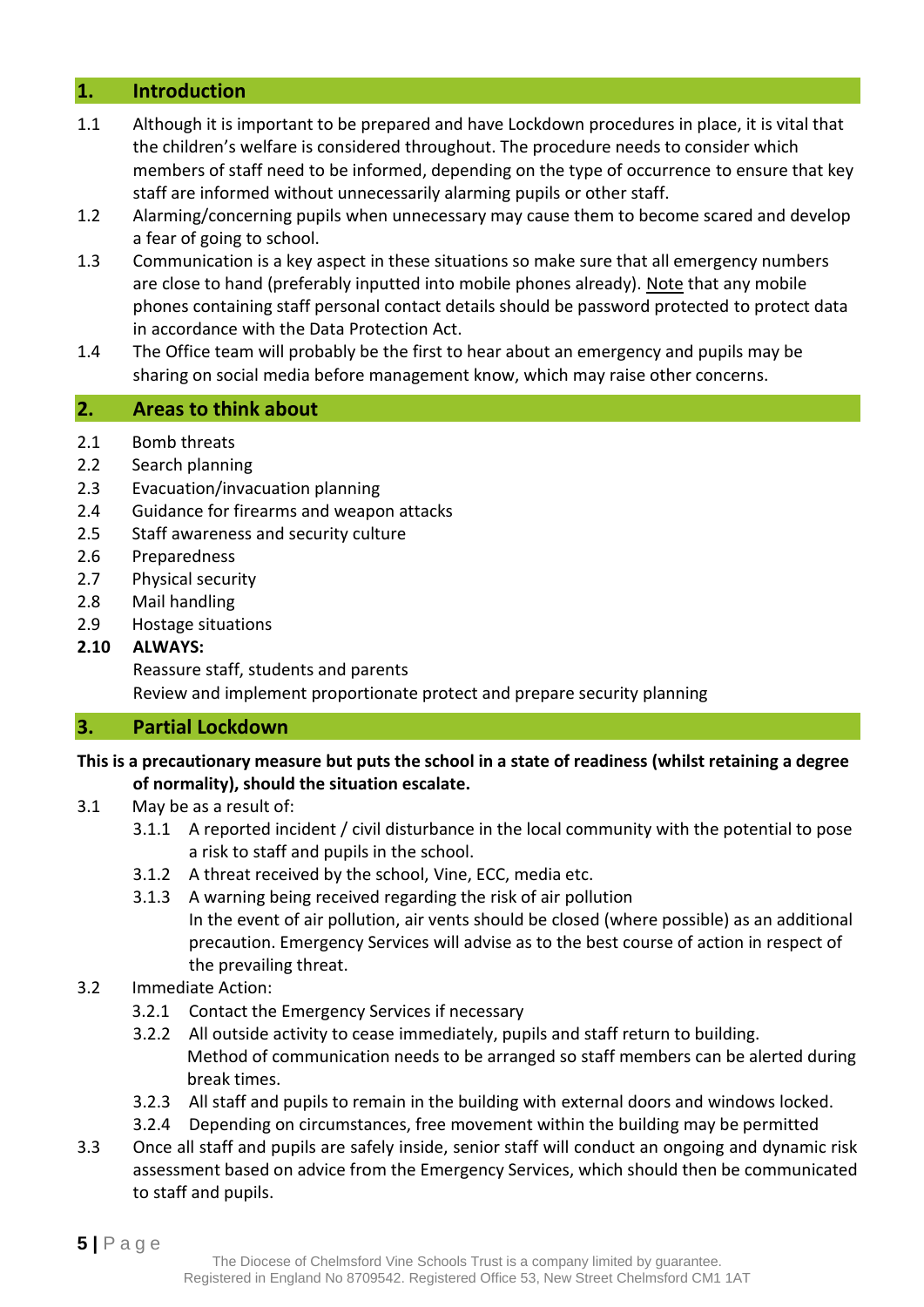#### <span id="page-5-0"></span>**4. Full Lockdown**

#### **This signifies an immediate threat to the school and may be an escalation of a partial lockdown.**

- 4.1 Immediate action:
	- 4.1.1 Contact the Emergency Services if necessary
	- 4.1.2 All pupils return to base (classroom, tutor room or other agreed location, e.g. sports/assembly/dining hall)
	- 4.1.3 External doors are locked, classroom doors locked (where a member of staff with a key is present), windows locked, blinds/curtains drawn, pupils sit quietly out of sight (e.g. under desk or around a corner) somewhere not visible to external people.
	- 4.1.4 Register taken the office will contact each class in turn for an attendance report.
- 4.2 Staff and pupils remain in lock down until it has been lifted by a senior member of staff/emergency services. At any point during the lockdown, the fire alarm may sound which is a cue to evacuate the building - although staff should be mindful that the fire alarm may have been activated by the intruder. Perhaps consider the use of hand bells in smaller schools.
- 4.3 During lockdown, staff will keep agreed lines of communication open but not make unnecessary calls to the central office as this could delay more important communications.

#### <span id="page-5-1"></span>**5. Bomb Threat**

#### **Upon receiving a message that a bomb has been planted in school.**

- 5.1 Immediate Action:
	- 5.1.1 Ask questions such as: where the bomb is located, when the bomb will go off, what materials are in the bomb, who is calling, why the caller is doing this
	- 5.1.2 Listen closely to caller's voice and speech patterns and to noises in the background
	- 5.1.3 Notify the Headteacher/most senior member of staff
	- 5.1.4 Headteacher/most senior member of staff orders evacuation of all persons inside the building(s)
	- 5.1.5 Headteacher/most senior member of staff notifies police (call 999)
- 5.2 Evacuation Procedures:
	- 5.2.1 Headteacher/most senior member of staff warns pupils and staff (do not mention "Bomb Threat". Use standard fire drill procedures:
	- 5.2.2 Pupils and staff must be evacuated to a safe distance outside of school building(s)
	- 5.2.3 Teachers take register after being evacuated
	- 5.2.4 No one may re-enter the building(s) until the entire building(s) is declared safe by fire or police service
	- 5.2.5 Headteacher/most senior member of staff notifies pupils and staff of termination of emergency.
- 5.3 Where examinations are taking place (advice from JCQ [Joint Council for Qualifications\)](http://qualifications.pearson.com/en/support/support-topics/exams/examination-guidance/conducting-exams.html): Immediate Action:
	- 5.3.1 Evacuate the examination room in line with the instructions given by the appropriate authority
	- 5.3.2 Make sure that the candidates are supervised as closely as possible while they are out of the examination room to make sure there is no discussion about the examination
	- 5.3.3 Make a note of the time of the interruption and how long it lasted
	- 5.3.4 Make a full report of the incident and of the action taken, and send to the relevant awarding body
- 5.4 It is recommended that schools check on the relevant awarding board websites for any further/updated recommendations. For schools undertaking SATs they should check the Test Administrator's Guide for any further recommendations.